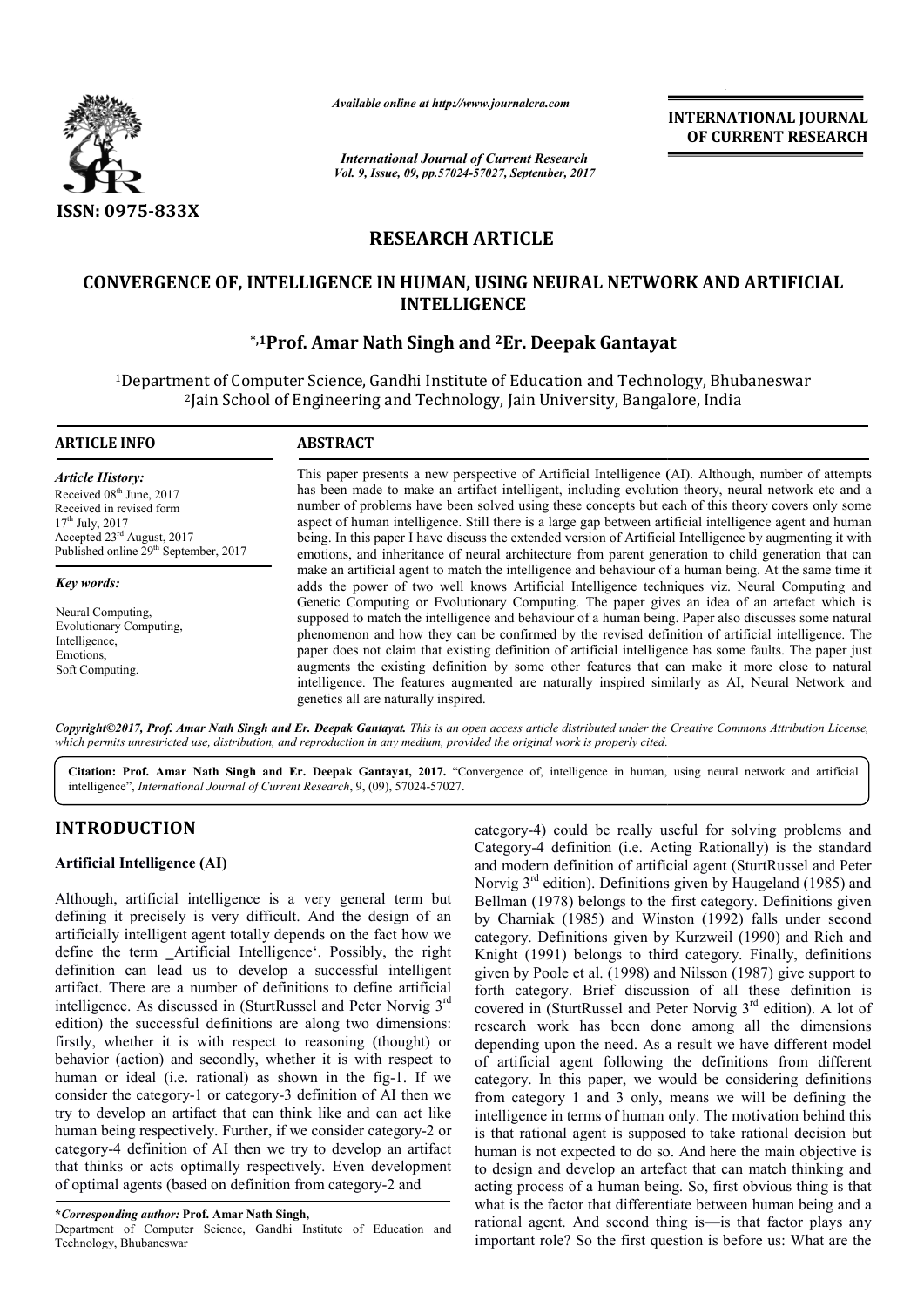factors that blocks the human from taking rational decision? Discovering these factors and incorporating these in design of intelligent artifact can solve some of the problems, which we are encountering in AI, immediately. We will discuss in Section-III that Emotion is a one of the factor because of which human is far from rational agent. If we somehow can incorporate emotions in artificial intelligent agent then it can be expected to be more close to human being. Till now emotions are consider to be an auxiliary feature of agent that can make it more realistic (natural) and that's all. But in this paper we would be discussing that emotions must be consider as one of the important aspect of agent as it is related with intelligence. So, the first big theme of this paper is "Emotions and Intelligence are co-related phenomenon. And hence emotions must be taken into consideration for designing true intelligent agent." The second big issue addressed in this paper is related with transferring of intelligence from one generation to next child generation. Here we consider intelligence as problem solving capability. We generally experience in nature that child inherits some of the problem solving capability of its parent. Now the issue is how to incorporate the same in artificial agent. Till now this is done by something called genes transfer (after mutation etc) as genetic computing is based on. But is this enough, is the scenario is really so easy? Ok, we can solve optimization problem using this assumption, but, Can we can accomplish agent development using this strategy? I think not.

| Category-1              | Category-2                 |
|-------------------------|----------------------------|
| <b>Thinking Humanly</b> | <b>Thinking Rationally</b> |
| Category-3              | Category-1                 |
| <b>Acting Humanly</b>   | <b>Acting Rationally</b>   |

**Fig.1. Four perspective of Artificial Intelligence**

Suppose we are given two agents and are supposed to develop a new agent to be the child of these agents. Then can we use the genetic computing based approach (i.e. genes transfer) to develop new agent matching the intelligence of parent agents. Obviously not, because genes have nothing to do with intelligence, actually they are just a means to transfer intelligence from one generation to other and intelligence is realized by something else. Indeed neural network (brain architecture) is the main parts of an agent (and human too) that governs the problem solving power i.e. intelligence of an agent (or human). So in order to match the intelligence of an agent to its parent its neural architecture must be similarly to its parent (entire architecture need not to be similar as discussed in later Section). So the second big theme of the paper is "An agent should inherit its parent's neural architecture as a result of crossover (reproduction) to match the intelligence of its parent." Section-II gives a brief introduction of some of the concerned computing techniques (biologically inspired computing techniques). Section-III refines first issue as discussed above. In section-IV the second issue is addressed. Section-V further explores the section-IV.

#### **Biologically inspired soft computing domains**

## **Soft Computing**

The idea of Soft Computing was initiated in 1981 and was first discussed in (Zadeh, Lotfi 1999) by Dr. Zadeh 1997. DrZadeh defined Soft Computing in its latest incarnation as the combination of the fields of Fuzzy Logic, Neuro-computing, Evolutionary and Genetic Computing, and Probabilistic

Computing into one multidisciplinary system. The main goal of Soft Computing is to develop intelligent machines and to solve nonlinear and mathematically un-modeled system problems (Zadeh, Lotfi 1993). Out of these main five fields Neuro-computing, Evolutionary Computing and Genetic Computing are biologically inspired fields (i.e. they are developed on the basis of some biological phenomenon). Following paragraphs give a brief introduction of each field one by one. Neuro-Computing or Neural Networks As per discussion in (Aleksander et al., 1990) and (Anderson and Rosenfeld, 1988) by Morton, ―Neural computing is the study of networks of adaptable nodes which, through a process of learning from task examples, store experiential knowledge and make it available for use‖. ANNs (Artificial Neural Networks) were actually realized in the 1940s. Warren McCulloch and Walter Pitts designed the first ANNs (McCulloch et al., 1943). The first learning rule for ANNs was designed by Donald Hebb in McGill University (Hebb, Donald 1949). Back-Propagation, Hopfield Nets, Neocognitron, and Boltzmann Machine were the most remarkable developments of that era (Fausett, Laurene 1994).

#### **Artificial Neural Network (ANN)**

ANN is a computational structure designed to mimic biological neural networks. It consists of computational units called neurons, which are connected by means of weighted interconnections. The weight of an interconnection is a number that expresses the strength of the associated interconnection. The main characteristic of ANNs is their ability to learn. The learning process is achieved by adjusting the weights of the interconnections according to some applied learning algorithms. Therefore, the basic attributes of ANNs can be classified into Architectural attributes and Neurodynamic attributes. The architectural attributes define the network structure, i.e., number and topology of neurons and their interconnectivity. The neurodynamc attributes define the functionality of the ANN. But, despite of successful implementation of ANN in solving various problems, if we consider it from the perspective of artificial intelligence it lacks one very important aspect of human brain. The aspect is, after finishing the learning a neural network gives the same output to same input without referencing the current context unlike human brain that takes decision according to the problem as well as according to the context (here context means emotional state) the problem arose in. If we talk about human brain, it takes the decision depending upon the current conditions (sensed by five senses), experience and state of mind (something related with emotions). While, if we talk about ANN, it takes decision on the basis of current conditions (as in human brain) and training quality (somewhat similar to experience) only. It does not take emotions into consideration while taking a decision. Think about a human being without emotions.Now following are some question that will help us to realize the importance of Emotions in an intelligent agent: Is there any relation between intelligence and emotion? Is there any relation between decision taken by human and emotional state of the human at that time? These are some questions that we would be addressing in this paper.

# **Evolutionary Computing and Genetic Computing**

In nature, evolution is mostly determined by natural selection or different individuals competing for resources in the environment. Those individuals that are better are more likely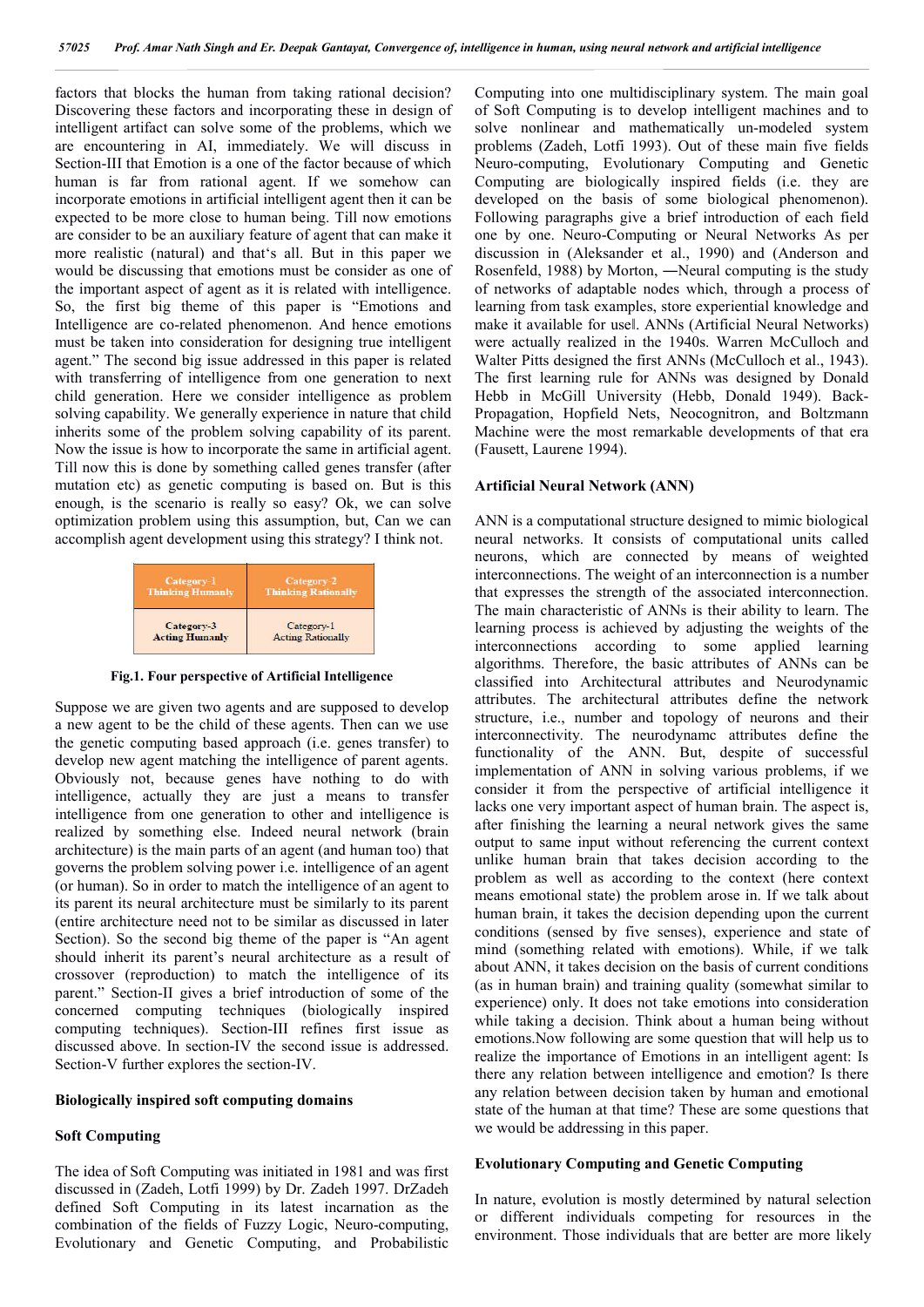to survive and propagate their genetic material. The encoding for genetic information (genome) is done in a way that admits asexual reproduction, which results in offspring that are genetically identical to the parent. Sexual reproduction allows some exchange and reordering of chromosomes, producing offspring that contain a combination of information from each parent. This is the recombination operation, which is often referred to as crossover because of the way strands of chromosomes cross over during the exchange. The diversity in the population is achieved by mutation operation. Usually found grouped under the term evolutionary computation or evolutionary algorithms (Fausett, Laurene 1994), are the domains of genetic algorithms (GA) (Holland, John 1995), evolution strategies (Rechenberg, 1965; Schwefel, 1965), evolutionary programming (Fogel, 1995), and genetic programming (Koza, 1992). These all share a common conceptual base of simulating the evolution of individual structures via processes of selection, recombination, and mutation reproduction, thereby producing better solutions. This cycle is shown in figure 2.



**Fig.2. Flow Chart of Evolutionary Algorithms**

Now, Let we see the genetic computing from the perspective of artificial intelligent agent. The main key concept behind evolutionary algorithm is that the next-generation exhibits the intelligence or quality (capability to solve problem) better than parent or at least equal to parent generation. If it is not then it has got less probability for surviving. Now, question is what makes a human capable to solve problems? Obvious answer is brain (i.e. Neural network). So if we say that child exhibits its parent's problem solving capability then (possibly) it is because it has got neural-architecture somewhat similar to its parent. Although medical science has proven that the genes of child match with those of parent but it does not say that this is the only similarity between parent and child. I argue that like genes, each child inherits neural-network from its parent (especially in case of artificial agents). Genes is the way through which the process of inheritance is possible but the actual reason behind the fact that new generation is expected to have some inherent problem solving capability from birth is due to Inheritance of neural-architecture (brain architecture) from parent generation. We will give more stress over this in Section-IV.

### **Artificial intelligence and emotions**

In this section the main emphasis will be given on- Should we give emphasis on creating emotional effect in artifacts to make them behave intelligently like human being? Even a number of attempts has been made to design an intelligent artifact and some have been developed but with very limited functionally. They are generally used where complex computation, problem solving capability, formal decision taking is required. But, they can not be matched with human; even the way of solving problem is not as same as followed by human. Moreover, very few attempts have been made to develop a emotionally intelligent artifact. Now the question is: Are emotions play any role in human decision taking? The answer can easily be answered by natural phenomenon. A person feeling pain can't solve a problem as fast as a physically fit person. We can't solve a problem easily while we are either physically not feeling good or surroundings are not comfortable i.e. we are not emotionally fit e.g. a person cannot solve a problem easily when some bad-happening happens with him (or with someone close to him). The moral of this discussion is ―(possibly) emotions are connected with a person's problem solving capability.‖ Now the second question arises- Is there any relation between intelligence and emotion? There is a very common saying that IQ(Intelligent Quotient) depends upon EQ (Emotional Quotient) i.e. someone emotionally fit is expected to be more intelligent (more efficient at taking decision and actions) than the one not fit emotionally. This fact can also be demonstrated by natural phenomenon like discussed above. So, after this discussion I would like to argue that, "(possibly) in order to develop really intelligent artifact like human, emotions should be considered as non-avoidable specification (i.e. we must take into consideration the emotions associated with artifacts)." The moral of this discussion is  $-($ possibly $)$ emotions are connected with a person's problem solving capability.‖ Now the second question arises- Is there any relation between intelligence and emotion? There is a very common saying that IQ(Intelligent Quotient) depends upon EQ (Emotional Quotient) i.e. someone emotionally fit is expected to be more intelligent (more efficient at taking decision and actions) than the one not fit emotionally. This fact can also be demonstrated by natural phenomenon like discussed above. So, after this discussion I would like to argue that, "(possibly) in order to develop really intelligent artifact like human, emotions should be considered as non-avoidable specification (i.e. we must take into consideration the emotions associated with artifacts)."

## **Inheritance of neural network**

After discussing about the importance of emotions for designing intelligent agent in Section-III, in this Section we would see that instead of inheriting only genes if neural network is also inherited from parent generation to child generation then it can immediately solve some of the problems. Although, medical science has found a number of diseases that a child inherits from its parent due to genes. But, as far as I know medical science has not discovered any genes responsible for transferring intelligence of one generation to another. We can see the fitness of the argument that child inherits its parent neural architecture by considering some natural phenomenon. Generally, if parent generation is intelligent, good at solving problem etc then the child generation also exhibits somewhat similar properties. But, some time it does not happen---Even the genes of child match with parent. Why so? The question can easily we answered by considering the theory that child inherits its parent's neuralarchitecture. If child does not exhibit parent intelligence then it is because it has not inherited the neural architecture properly (although it has inherited the genes). So the moral of the discussion is, instead of giving emphasis on only inheriting the parent's genes as in Evolutionary Computing the emphasis should be given on inheriting the neural-architecture too. This could solve a number of problem and limitations we are facing with evolutionary computing, especially when applying these